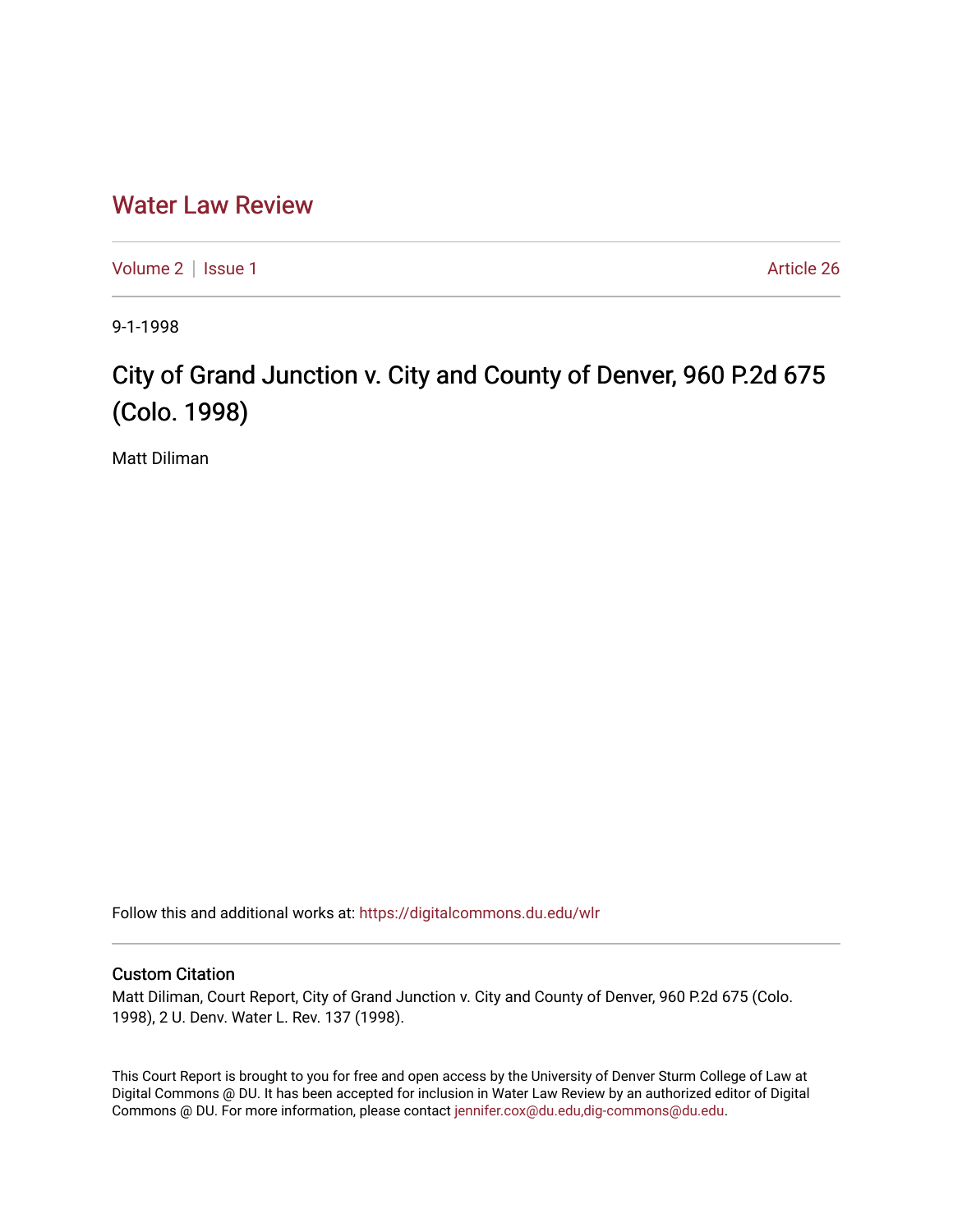nontributary water pursuant to the Groundwater Management Act. Landowners have no absolute right to ownership of water underneath their land.

According to the court, the state engineer and the water court acted within their authority in determining that the aquifer water under the subdivision was not nontributary. Additionally, the deeds did not "withhold from the homeowners their inchoate right to use the not nontributary water under their lots." Further, whether nontributary or not nontributary, an applicant for recognition of a right to use groundwater in the Denver Basin aquifers cannot receive a permit or decree unless he or she is the overlying landowner or has the landowner's consent. The Development Company and Chatfield Well owned no land in the subdivision when Chatfield Well filed its application for a decree with the water court, nor had either completed a well into the Arapahoe aquifer, nor had they obtained the consent of the homeowners to the application. Chatfield Well relied solely on the effect of its quitclaim deed from Development Company when asserting its entitlement to the groundwater.

Another issue brought on appeal by Chatfield Well dealt with the adoption of Senate Bill 96-74 prior to the trial of this case. The Bill amended the definition of nontributary ground water by stating that "not nontributary groundwater... in the Denver Basin shall not become nontributary groundwater as a result of the aquifer's hydrostatic pressure level dropping below the alluvium of an adjacent stream due to Denver Basin well pumping activity." The provisions addressed a previous issue that arose in prior augmentation cases involving not nontributary Denver Basin water in the context of considering an alleged break in the aquifer's connection with the natural stream system. Here, the court concluded that the intent of the legislature was that Senate Bill 96-74 should apply to pending decree and permit applications. Chatfield Well argued that if the Bill was applied retroactively, it would violate the Colorado Constitution. The prohibition of retroactivity set forth in the Colorado Constitution applied solely to statutes that impair or take away a vested right. Chatfield Well did not have any vested rights at the time this statute was enacted; thus the water court applied Senate Bill 96-74 to this case as the legislature had intended. The court determined that this is not unconstitutional as applied.

The deeds at question here did not withhold from the homeowners their inchoate right to use the not nontributary water under their lots. Subsequently, since the homeowners did not consent to Chatfield Well's application, the water court correctly dismissed the application.

*Beth A. Bulmer*

**City of Grand Junction v. City and County of Denver, 960 P.2d 675 (Colo. 1998)** (holding Denver's application for a refill right with re-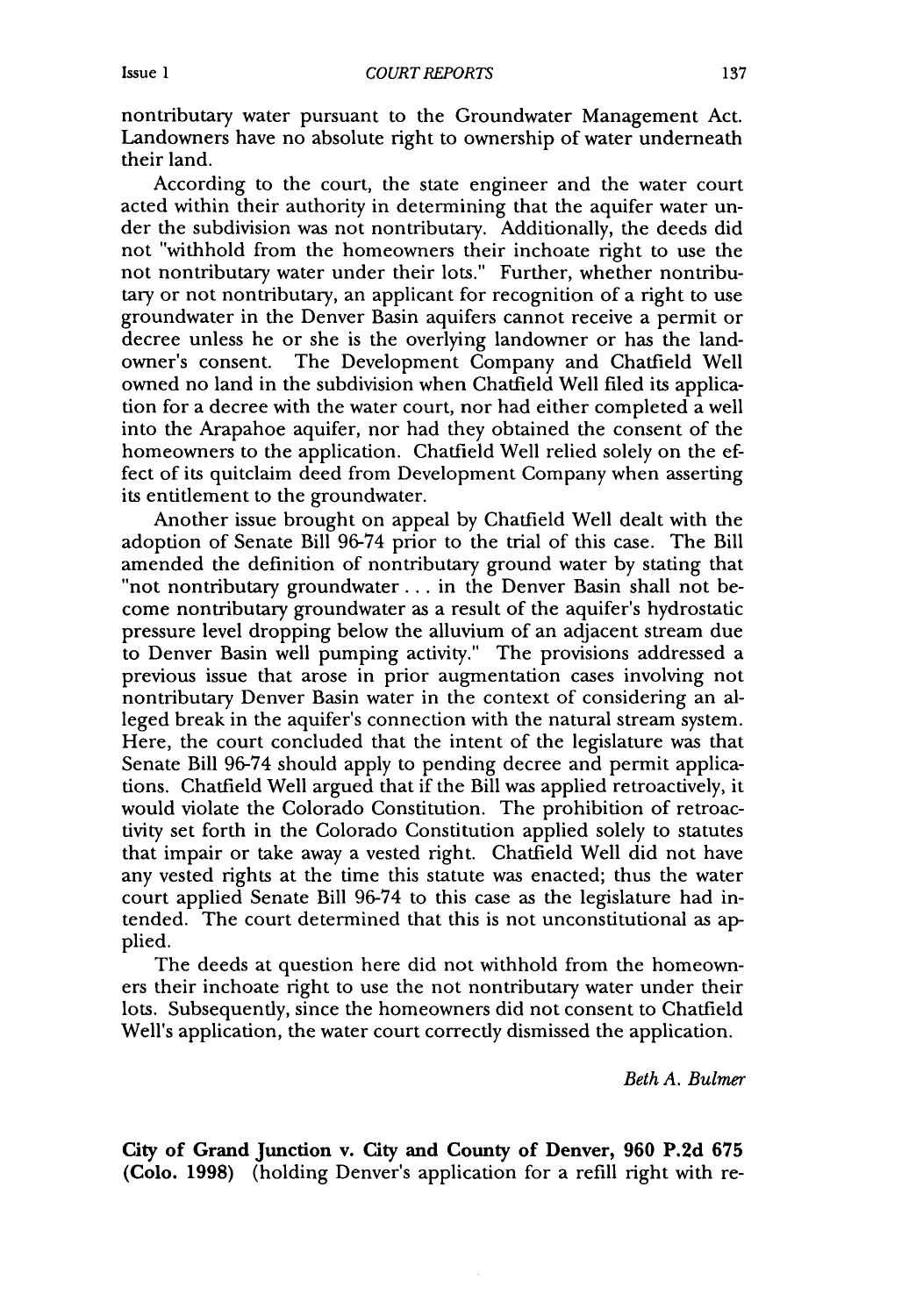spect to Dillon Reservoir did not implicate the federal court's exclusive jurisdiction to implement the Blue River Decree and the Blue River Decree did not preclude reservoir refill rights).

This case came to the Colorado Supreme Court on appeal of the District Court, Water Division 5 holding that the Blue River Decree did not limit Dillon Reservoir to one fill per year. Grand Junction contended that, pursuant to the Blue River Decree, the federal court retained exclusive jurisdiction over Denver's application for a refill right. Grand Junction also argued Denver's claimed refill right conflicted with the terms of the Blue River Decree because the Blue River Decree restricts Dillon Reservoir to only one fill each year.

The Blue River Decree is the result of a dispute dating to 1937. In that year, Congress authorized a reclamation project known as the Colorado-Big Thompson Project ("CBT"). One purpose of the CBT was to store replacement water at Green Mountain Reservoir for use by western slope interests to compensate for other Colorado River water diverted to the eastern slope as part of the CBT. On October 12, 1955, the federal court entered a final decree and judgment (the "Blue River Decree") which recognized the United States' right to fill and utilize Green Mountain Reservoir and described Denver's rights to the use of Blue River water and its tributaries. As part of the Blue River Decree, the federal court expressly retained continuing jurisdiction for the purposes of effectuating the objectives of the Decree. It is within this context that Grand Junction asserted that the water court lacked subject matter jurisdiction over Denver's application for a Dillon Reservoir refill right.

The Colorado Supreme Court responded by stating that subject matter jurisdiction relates to a court's authority to deal with the class of cases in which it renders judgment. An application for the determination of a water right or a conditional water right involves a "water matter" over which a water court has special statutory jurisdiction. Subject matter jurisdiction vests in the water court upon the timely filing of the application and publication of the resume notice. Because Grand Junction did not contend that Denver failed to comply with any statutory procedures relating to application for adjudication of a water right, the water court possessed subject matter jurisdiction over Denver's application, absent special circumstances divesting the court of jurisdiction.

Grand Junction asserted the water court lacked jurisdiction because the long-standing principles of water law prohibit a court from interpreting or enforcing decrees entered by another court. The Colorado Supreme Court rejected this argument as a rule per se. In so doing, the court held that the water court possessed the authority to review the Blue River Decree in order to ascertain whether Denver's application would interfere with the terms or objects of the decree. The court also held that a court of coordinate jurisdiction does not possess the authority to enter a decree that modifies or interferes with